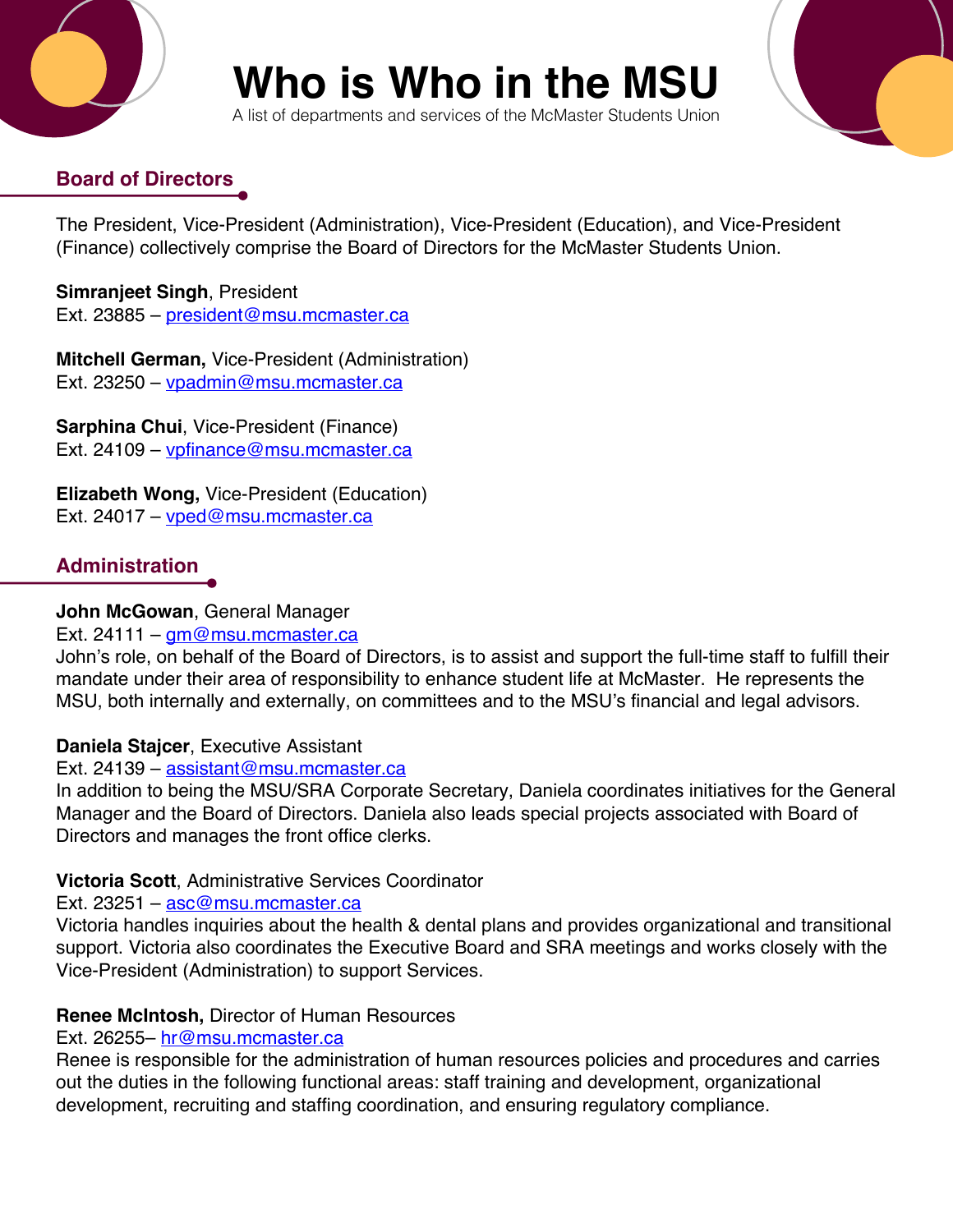#### **Pauline Taggart,** Director of Information Technology

Ext. 23252 – ptaggart@msu.mcmaster.ca

Pauline is responsible for developing, maintaining, and overseeing the computer network and systems of the MSU. She also arranges for training and development of computer and network knowledge and skills for MSU users.

#### **Gang Wang,** Senior Information Technology Technician

#### srtech@msu.mcmaster.ca

The Senior Information Technology Technician oversees all facets of the MSU's networks, servers, workstations, printers and copiers and any other peripheral technological systems owned by the MSU as a support to the Director of IT.

#### **Lucas Finiello,** Junior Information Technology Technician

#### jrtech@msu.mcmaster.ca

The Junior Information Technology Technician is a one-year, full-time, student opportunity position for a student from McMaster to gain internship experience. This role involves handling the day-to-day tasks within the IT department.

#### **Sean Duncan**, Director of Finance

Ext. 21564 - comptroller@msu.mcmaster.ca

Sean is responsible for overseeing the MSU Accounting Department. He works with the VP Finance and General Manager to ensure budget adherence.

#### **Jason Barnes**, Accounts Receivable Supervisor

#### Ext. 23253 – receivables@msu.mcmaster.ca

Jason is responsible for overseeing the cash and accounts receivable functions of the MSU Accounting Department. He works with the VP Finance and Director of Finance to address any problems in the accounting department.

#### **Kevin O'Mara,** Accounts Payable Supervisor/Payroll Administrator

#### Ext. 23254 – payables@msu.mcmaster.ca

Kevin is responsible for overseeing the accounts payable functions of the MSU Accounting Department and administering payroll for all MSU employees. Alongside Jason, he also works with the VP Finance and Director of Finance to review procedures and improve practices in the accounting department.

#### **Jaycee Zhou,** Accounting Clerk

Ext. 27301 - accting@msu.mcaster.ca

The Accounting Clerk is a one-year, full-time, student opportunity position for a student from the faculty of business to gain internship experience. This role involves handling the day-to-day tasks within the accounting department.

#### **Hannah Shouldice**, Clubs Accounting Clerk

#### clubsaccounting@msu.mcmaster.ca

The Clubs Accounting Clerk is a one-year, full-time, student opportunity position for a student from the faculty of business to gain internship experience. This role works closely with the accounting team, VP Finance, and Clubs Administrator to track, review, and approve club funding requests.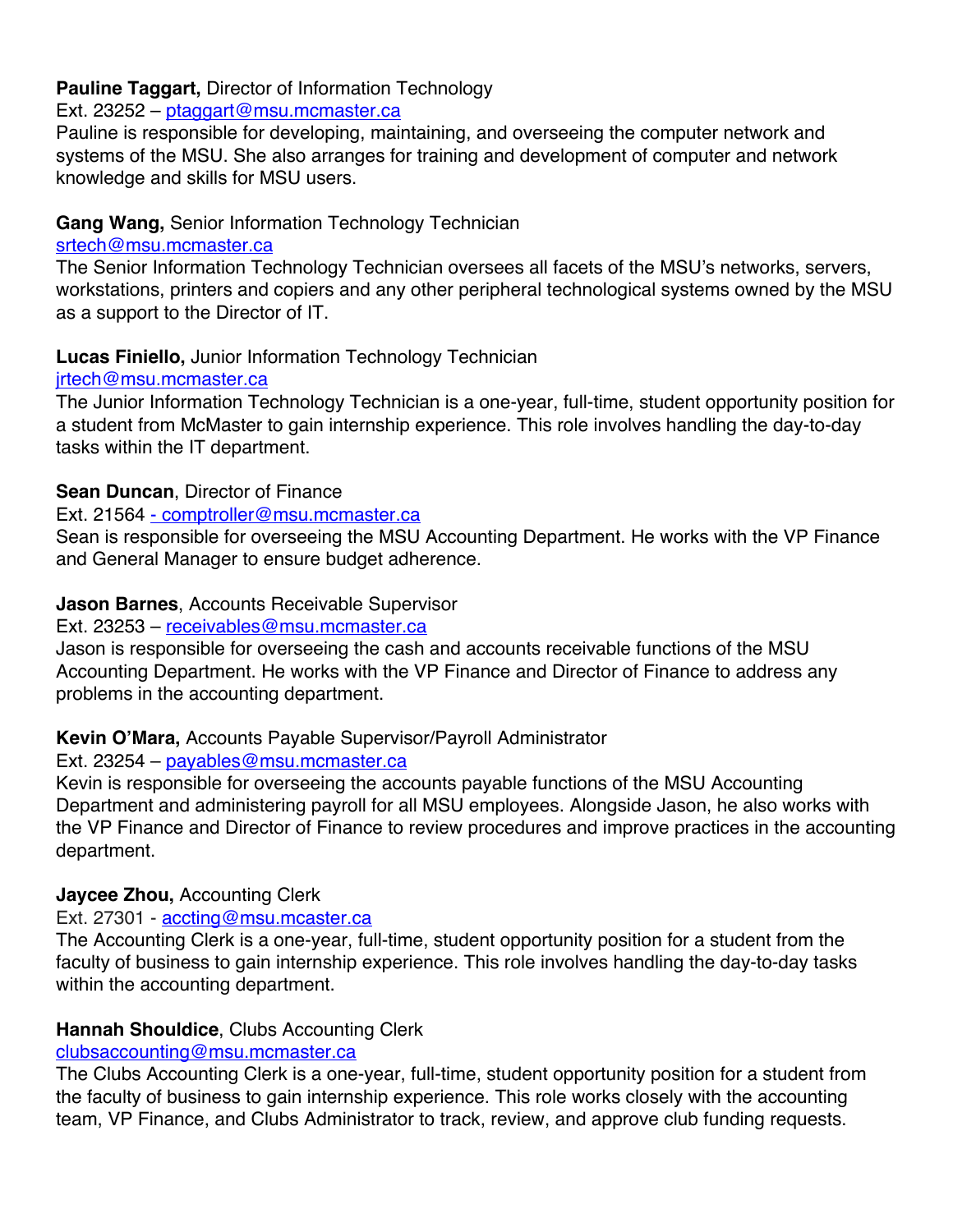#### **Communications Department**

#### **Michael Wooder,** Marketing & Communications Director

#### Ext. 24861 – comms@msu.mcmaster.ca

Michael is responsible for promoting the mission, vision, and goals of the MSU through marketing, advertising, promotional and publicity campaigns. In addition, Michael provides support to the parttime managers to enhance their service delivery through campus collaboration, and/or marketing opportunities.

#### **William Dang,** Communications Officer

#### Ext. 21554 – commsofficer@msu.mcmaster.ca

The Communications Officer is a one-year, full-time, student opportunity position. The Communications Officer supports the Marketing & Communications Director in the development and execution of various marketing, advertising, and promotional initiatives.

#### **Greg Peckham,** Media Production Coordinator

#### mpc@msu.mcmaster.ca

The Media Production Coordinator is a part-time contract role that handles all of the MSU's main social channels' video production.

# **Hayley Ma,** Marketing and Communications Assistant

mca@msu.mcmaster.ca

#### **Disha Manek**, Social Media Coordinator

smc@msu.mcmaster.ca

The Social Media Coordinator is a part-time contract role who oversees the MSU's different social media channels.

# **Campus Events**

#### **Trish Vardon,** Campus Events Director

Ext. 24114 – events@msu.mcmaster.ca

Trish coordinates all activities in the planning, organizing, and implementing of MSU events including concerts, speakers, parades, club events, educational events, and cultural events.

#### **Anthony Scime,** Campus Events Technical Manager

Ext. 28632 – eventstech@msu.mcmaster.ca

The Technical Manager is responsible for the management of the technical needs and technical support of the MSU and the McMaster community at large. They are also responsible for overseeing staff regarding day-to-day operations.

#### **Thomas Saab,** Campus Events Programming Coordinator

Ext. 23868 - eventsprogramming@msu.mcmaster.ca

The Programming Coordinator assists the Campus Events Director in creating, organizing, and implementing MSU events including, but not limited to concerts, speakers, and club events.

**Brian Junaid**, Campus Events Office Coordinator Ext. 28835 – eventsoffice@msu.mcmaster.ca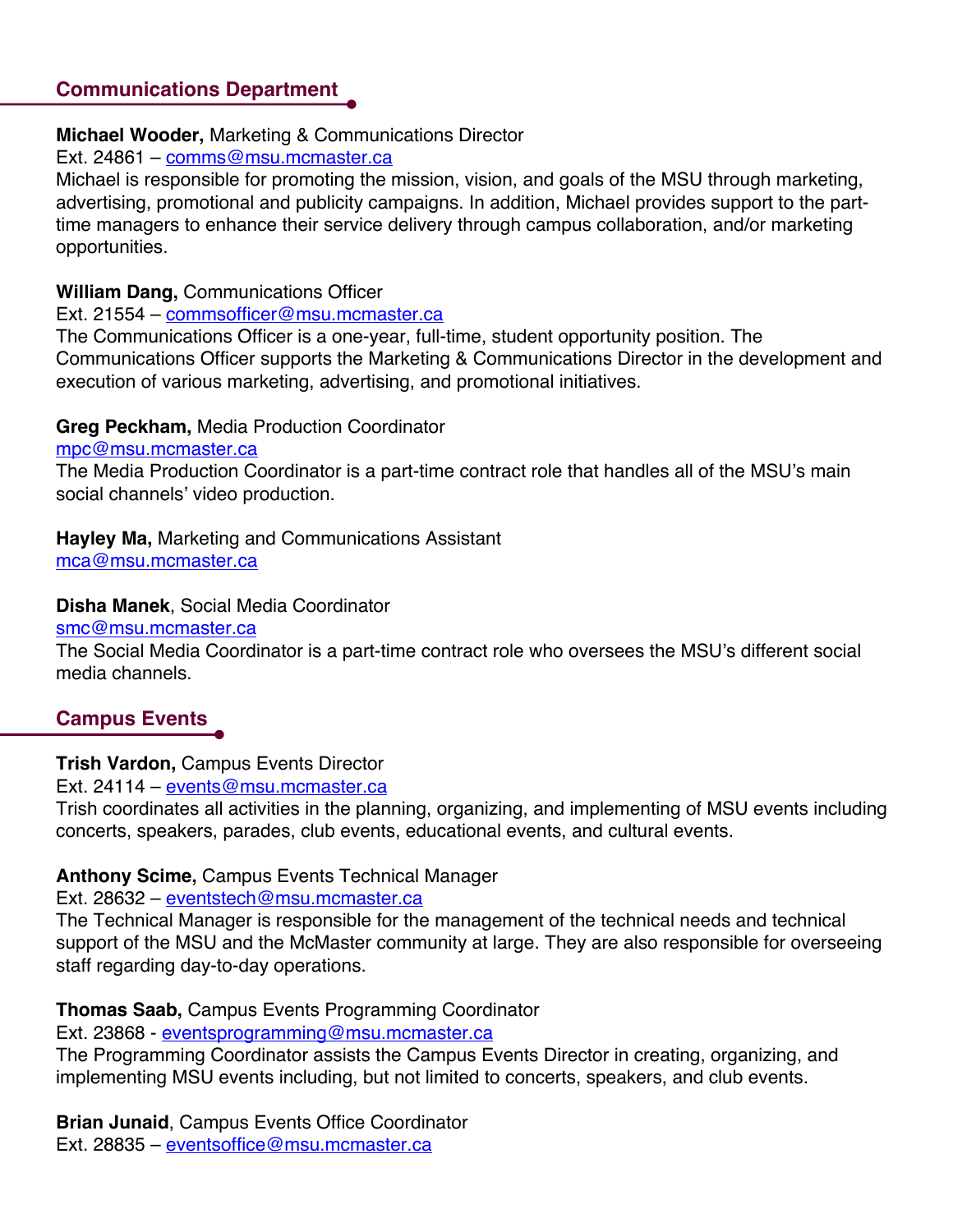The Office Coordinator is responsible for managing staff, coordinating A/V and sound equipment distribution and to produce events in conjunction with the Campus Events department. They are also responsible for taking care of invoicing regarding both payables and receivables.

#### **Michael Stire**, Campus Events Technical Coordinator

#### eventsav@msu.mcmaster.ca

Under the supervision of the Technical Manager, this role assists in supervising and leading the technical crew for all aspects of production for McMaster events. In addition, they assist with any requirements for audio/visual productions, including the setup, operation and strike of all production related aspects for each event.

# **CFMU 93.3 FM**

#### **Sandeep Bhandari**, Administrative Director

#### Ext. 27681 – bhandari@msu.mcmaster.ca.

Sandeep is responsible for all administrative functions of CFMU, including: budget development and control, CRTC license renewals and management, supervision of non-programming staff and volunteers, fundraising, marketing, equipment repairs and maintenance, and development of policies and procedures relating to station administration.

#### **James Tennant,** Program Director

#### Ext. 27208 – jtennant@msu.mcmaster.ca

James is responsible for all programming functions of CMFU, including: on-air scheduling, volunteer recruitment and training, listener complaints, supervision of programming staff and development of policies and procedures relating to broadcast quality.

#### **Derrick Chappell**, Digital Media Specialist

#### Ext. 27582 - dms@msu.mcmaster.ca

The Digital Media Specialist develops and maintains graphics, websites, video and social media content for CFMU and Silhouette. They also liaise with the Silhouette Editor-in-Chief and CFMU Administrative Director to ensure timely completion of multiple projects to the Silhouette and CFMU satisfaction.

#### **Jacqueline Hong**, Community Outreach Coordinator

#### Ext. 20322 – cfmucom@msu.mcmaster.ca

The Community Outreach Coordinator covers McMaster, MSU and surrounding events to develop stories for CFMU and raise awareness of CFMU to the greater McMaster and surrounding community. In addition, this role undertakes marketing initiatives to continually raise the profile of CFMU.

# **Child Care Centre**

### **Miranda Vanderveen,** Childcare Centre Director

#### (905) 526-1544 – msuchildcare@msu.mcmaster.ca

Miranda is responsible for the overall day-to-day operations of the centre, ensuring that quality care for the children is provided with careful attention to the health and safety of the children. The centre is licenced through the Ministry of Education and follows the requirements of the Child Care and Early Years Act (CCEYA) 2014, as well as participates in the initiatives for quality improvement for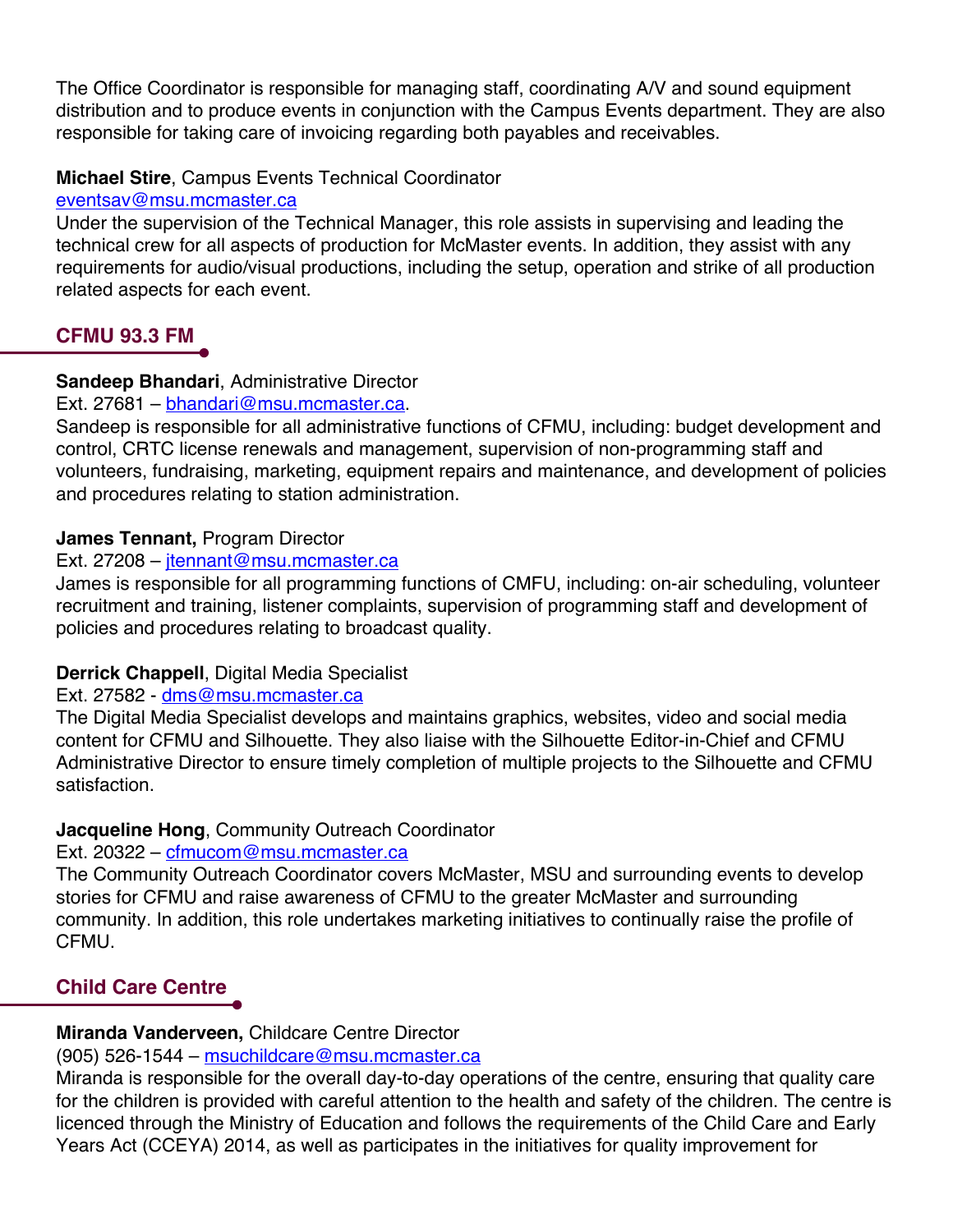childcare from the City of Hamilton.

### **Clubs**

**Nardos Tedros,** Clubs Administrator

Ext. 24113 – clubs@msu.mcmaster.ca

The Clubs Administrator is responsible for the day-to-day administration of all student-run clubs under the MSU banner. Clubs act as a centerpiece around which members of the McMaster community with similar interests, backgrounds, or ambitions can gather for educational, informational, and social purposes to benefit the McMaster community.

**Nicole Wu,** Assistant Clubs Administrator clubsasst@msu.mcmaster.ca

### **Diversity + Equity Network**

Diversity + Equity Network strives to build an inclusive community on campus by advocating for student needs.

**Arash Aria,** Director – diversity@msu.mcmaster.ca **Angela Huang,** Assistant Director – diversityasst@msu.mcmaster.ca Ext. 26603

## **Elections**

The Elections Department ensures that all MSU elections and referenda are carried out in a fair and equitable manner.

**Zoe Tsai,** Chief Returning Officer – elections@msu.mcmaster.ca **Theodore Liu,** Deputy Returning Officer – elections\_dro@msu.mcmaster.ca Ext. 24118

### **Emergency First Response Team (EFRT)**

EFRT is a group of highly trained student volunteers who respond to all medical emergencies on campus, 24 hours a day, 7 days per week.

Jacob Howran, Program Director - efrt@msu.mcmaster.ca **Sarah Ingram**, TBD, Assistant Director – efrtasst@msu.mcmaster.ca. Ext. 24117

### **First Year Council (FYC)**

FYC's mandate is to represent both current and future first year McMaster students, and to ensure that their issues and interests are addressed by acting as a voice, and as a guiding and informative body of resources.

**Fayth Frank,** Coordinator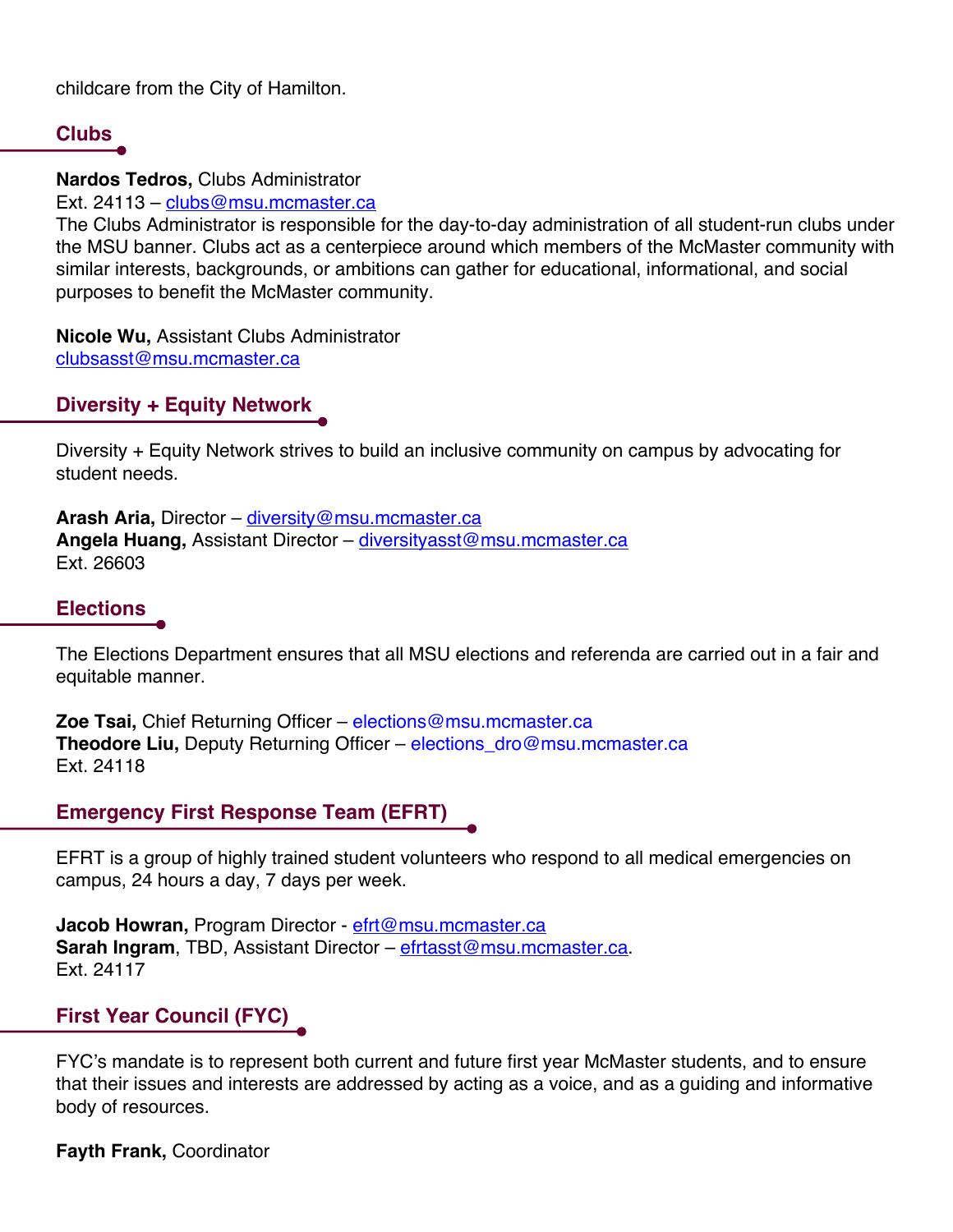Ext. 27202 – fyc@msu.mcmaster.ca

#### **Food Collective Centre (FCC)**

The Food Collective Centre offers emergency food and supply rations to students in need, and tackles food insecurity issues on campus.

**Chitrini Tandon,** Director – fcc@msu.mcmaster.ca **Toney Lieu,** Assistant Director – fccasst@msu.mcmaster.ca Ext. 27685

#### **Macademics**

Macademics provides an opportunity for students to recognize exceptional instructors by nominating them for the MSU Teaching Award.

**Jadyn Sandhu**, Coordinator Ext. 27202 – macademics@msu.mcmaster.ca

#### **MSU Maccess**

This service has been set up to build and maintain a campus that celebrates, advocates, and ensures inclusiveness in the area of ability/disability, provide programming and events to establish a sense of community for those that self-identify as having visible/invisible disabilities, and to advocate on the behalf of students in a proactive and affirmative fashion within the best interests of the students it serves.

**Vikita Mehta,** Director - maccess@msu.mcmaster.ca **Bianca Magdalinis**, Assistant Director – maccessassistant@msu.mcmaster.ca Ext. 27202

#### **MSU Maroons**

Maroons are the spirit club on campus.

**Sinead George,** Coordinator Ext. 26575 – maroons@msu.mcmaster.ca

#### **MSU Underground Media & Design**

The Underground provides low-cost, high-quality copying, printing and marketing services along with many other media & design services. In addition, the Underground produces the Marmor.

**Paula Scott,** Underground Creative Director & Manager Ext.26020 – ugmanager@msu.mcmaster.ca

**Stephanie Holloway**, Senior Graphic Designer Ext. 22027 - srdesigner@msu.mcmaster.ca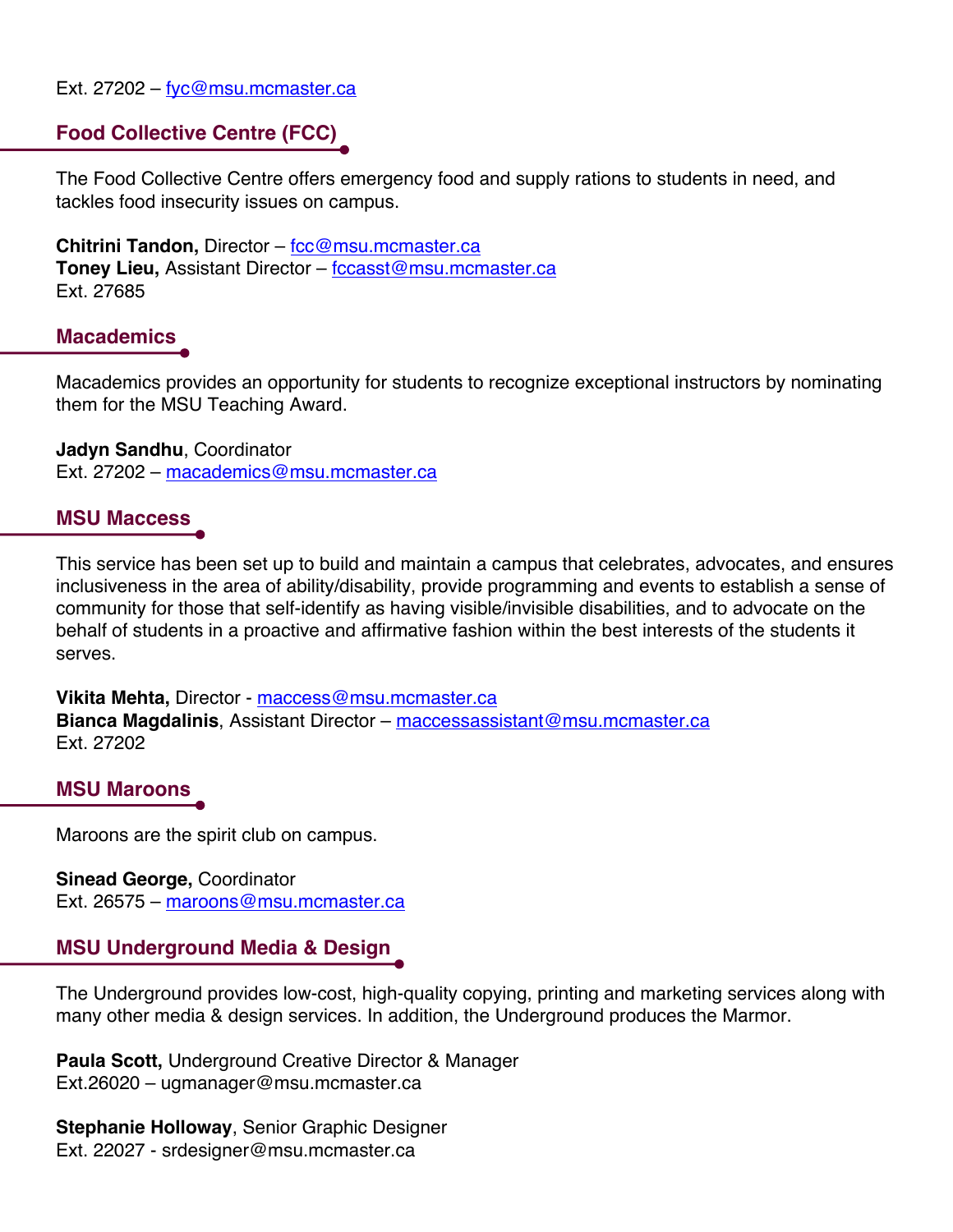Graphic Designer ugdesigner@msu.mcmaster.ca **Ombuds Office**

The Ombuds office works to ensure that all students, staff and faculty are treated in a fair and equitable manner within the institution, The office also provides information and advice relating to problems, complaints and appeals involving members of the McMaster Community.

**Carolyn Brendon**, University Ombuds Ext. 24151 – ombuds@msu.mcmaster.ca

### **Pride Community Centre (PCC)**

Pride acts as a safe space, contact point, and resource centre for the McMaster and Hamilton LGBTQ+ community.

**TBD**, Director - pride@msu.mcmaster.ca **TBD**, Assistant Director – prideassistant@msu.mcmaster.ca Ext. 27397

### **MSU Spark**

Spark is a student-led, student-run service of the MSU that is devoted to setting the stage for student success in university.

**Kyobin Hwang,** Director – spark@msu.mcmaster.ca **Abithiny Selvarajah,** Assistant Director – sparkassistant@msu.mcmaster.ca Ext. 27202

# **Student Health Education Centre (SHEC)**

SHEC is a centre to share information about substance abuse, nutrition, relationships, sexual assaults, STIs, stress, sexuality, or body image. Free condoms and pregnancy tests are also available.

**Emily Liang,** Director - shec@msu.mcmaster.ca **Josephine Ding, Assistant Director - shecad@msu.mcmaster.ca** Ext. 22041

### **Student Walk Home Attendant Team (SWHAT)**

SWHAT volunteers will escort you anywhere on campus and within a 30-minute radius off-campus.

**Vithuyan Sugumar**, Coordinator Ext. 27500 – swhat@msu.mcmaster.ca